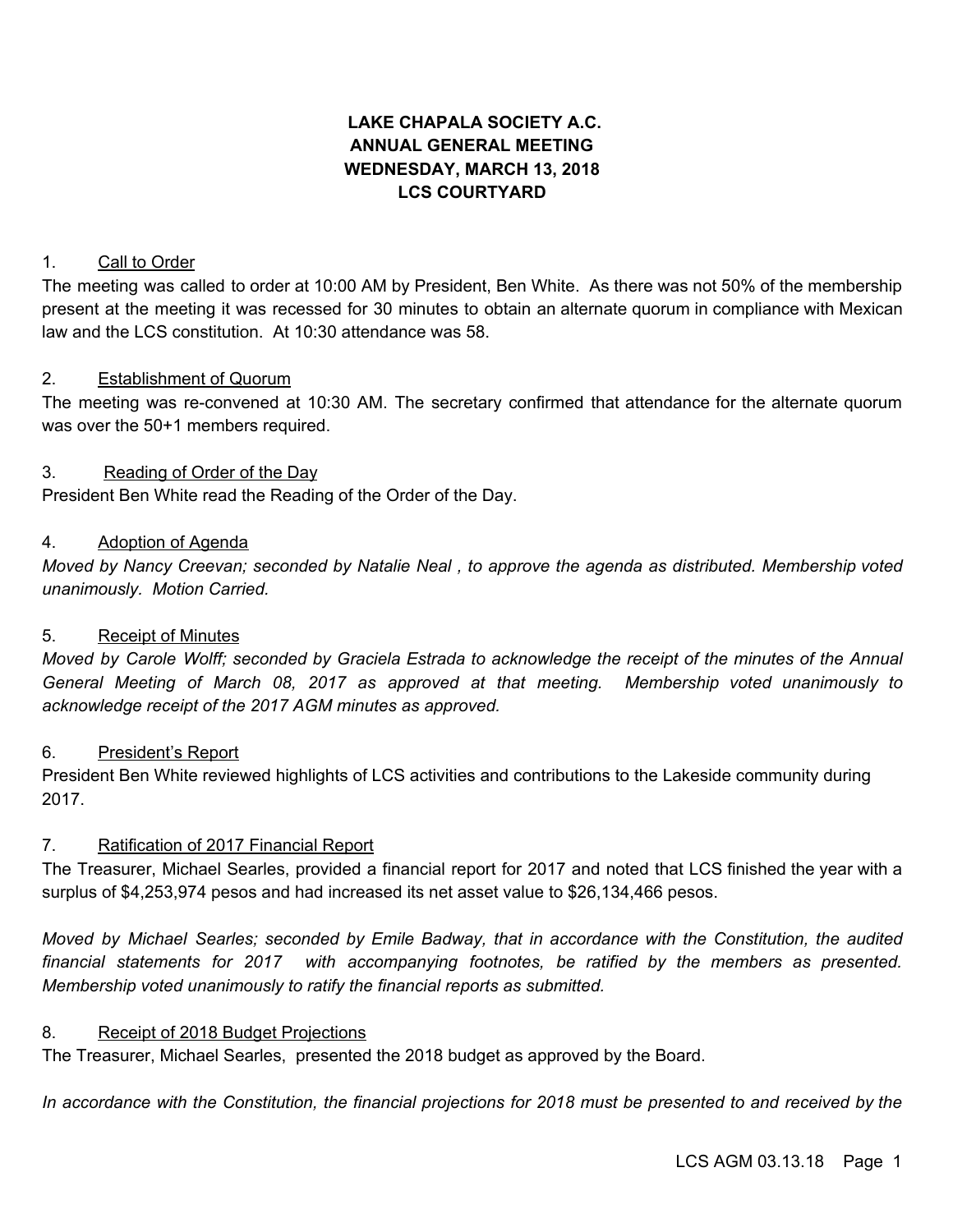*members each year at the AGM. This item does not require a motion or a vote.*

# 9. 2107 External Audit Report

Received Report from Salles Sainz Grant Thornton, External Financial Auditor representative, for 2017. Moved by George Radford and seconded by Marianne O'Halloran to ratify the appointment of Salles Sainz Grant Thornton for the 2018 Financial Audit.

# 10. Ratification of Membership Categories & Dues

- $\triangleright$  Business Membership Category: A motion was presented at the 2017 AGM to approve a business membership category with the details of membership dues and sub-categories to be worked out by the Fund Development Committee and approved by the Board of Directors. The Board of Directors approved a single business membership category with annual dues ranging from 2,000 to 20,000 pesos.
- $\triangleright$  The LCS Board of Directors asked members to approve due increases in some membership categories over and above the basic rate of inflation.
- ➢ *Moved by George Radford; seconded by Emile Badway, that the dues structure defined below be adopted for 2018. Two members voted against the motion. Motion Carried.*
- Full Annual…………………………….700 pesos;
- Monthly membership……...…………250 pesos per month;
- Senior (age 79 and over)..................550 pesos;
- Student………………………………….50 pesos
- Business………………………………2,000 to 20,000 pesos per year

# 11. Ratification of Reserve Fund Deposit

Michael Searles, Treasurer spoke on behalf of the Board which has approved the allocation of 100,000 pesos to the reserve fund to continue our strategy to accumulate up to 12 months of our operating costs into the Reserve fund.

This transfer will bring the total reserve fund to a total of 750,000 pesos.

The reserve fund is restricted according to the LCS Constitution to the following:

- $\triangleright$  Emergency capital repairs or replacements in excess of 2% of the annual budget;
- ➢ Employee severance;
- $\triangleright$  Other uses at the discretion of the membership and determined at an AGM or an Extraordinary Meeting called for that purpose.

In accordance with the constitution this AGM is required to ratify the Board's decision to transfer 100,000 pesos to the Reserve Fund.

Moved by Michael Searles seconded by Emile Badway to ratify 100,000 MXN to be transferred to the Reserve *Fund. Membership unanimously approved. Motion carried.*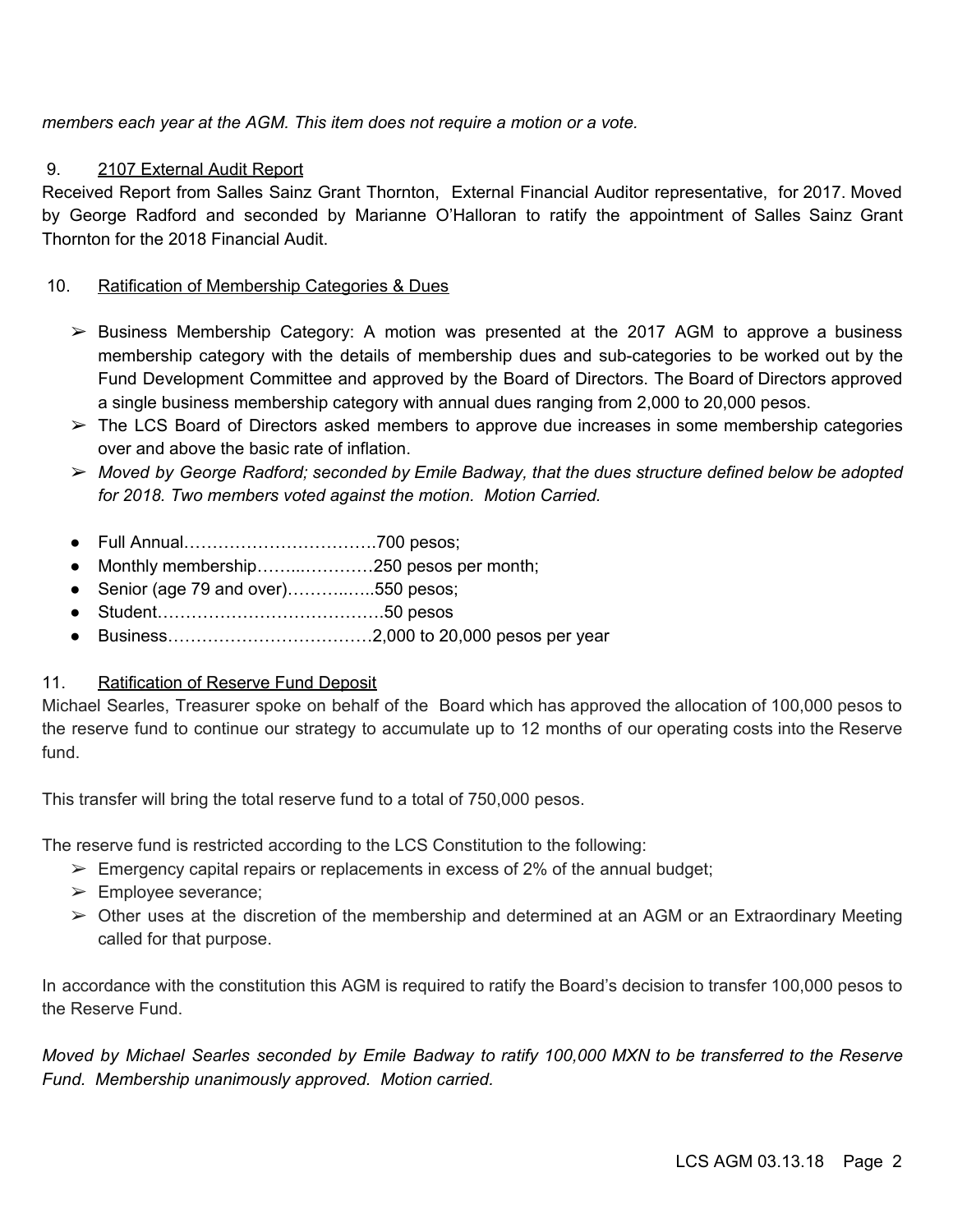# 12. Report on Annual Objectives & Presentation of Draft Campus Master Plan

President Ben White updated the membership on the annual objectives and accomplishments of the standing committees at LCS.

Members were given a presentation of schematics and renderings of the proposed renovations to the LCS campus.

Ben White stressed that the designs were still preliminary and were in the process of being fully reviewed with members and other stakeholders. Seven focus group have already been held and more are planned.

# 13. Election of Board Officers & Directors-at-Large Ratification

The member of the Nominating Committee, Nancy Creevan, was introduced. She presented the candidates being put forward by the Nominating Committee:

- President Carole Jeanne Wolff (1st term to 2020);
- Secretary George William Radford (1st term to 2020);

Nancy Creevan asked if there were in nominations from the floor: None stated.

There are four Director at Large positions open for election. Each of the three candidates for Director at Large were introduced:

- $\bullet$  Philip Newbold (1<sup>st</sup> term 2020);
- Elizabeth Villasenor Ramirez (1<sup>st</sup> term 2020);
- Gabrela Maria Azucena Bateman Campos(1<sup>st</sup> term 20120);

Nancy Creevan asked if there were in nominations from the floor: None stated.

There are two Director-at-large positions requiring ratification of their appointment to the Board.

- Vice-president Sandra Eileen Britton (replacing George William Radford 1st term to 2019)
- Director-at-large, Andrew Timothy Boardman (1st term to 20120)

*Moved by Nancy Creevan seconded by Andrew Jackson to elect the President, Secretary and the three Directors-at-large by acclamation since there were no other candidates and to ratify the Vice-president and one Director-at-large. Membership unanimously approved. Motion carried.*

The Lake Chapala Society A.C., 2018 Board members are:

President: Carole Jeanne Wolff  $(1<sup>st</sup>$  term to 2020);

Vice President: Sandy Eileen Britton (replacing George William Radford 1<sup>st</sup> term to 2019);

Treasurer: Michael Ross Searles (3rd term to 2019);

Secretary: George William Radford (1st term to 2020);

Ben White: Past President

Director-at-Large: